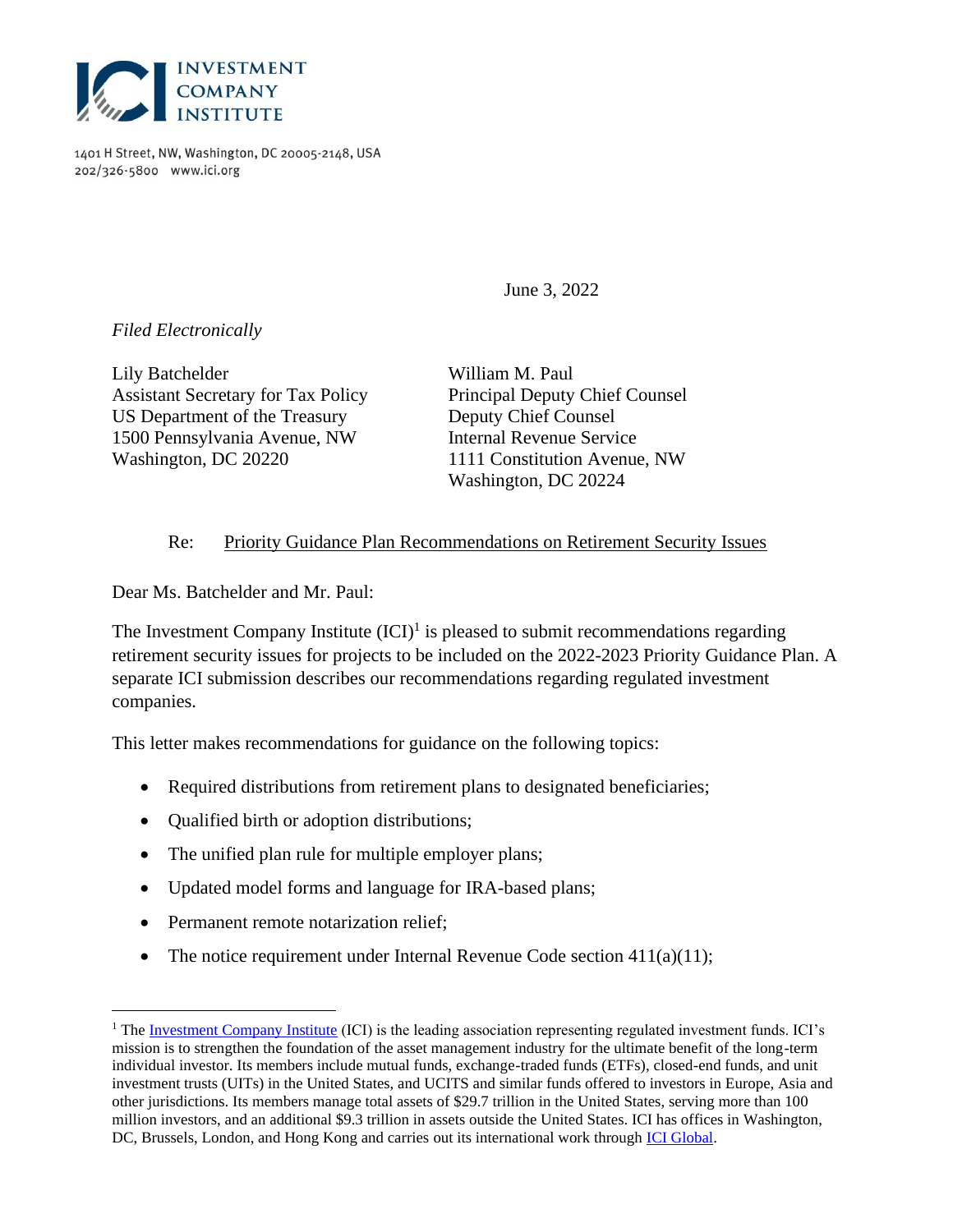- Improvements to the IRS correction program for retirement plans; and
- Application of the one-per-year limit on IRA rollovers.

### **1. Guidance Implementing Provisions of the SECURE Act**

We request guidance relating to several changes to the Internal Revenue Code ("Code") enacted under the Setting Every Community Up for Retirement Enhancement Act of 2019 ("SECURE Act" or "Act"), which was included as Division O of the Further Consolidated Appropriations Act, 2020 (H.R. 1865).<sup>2</sup>

### *1.1 Modification of required distribution rules for designated beneficiaries (section 401 of the SECURE Act)*

Section 401 of the Act modifies the required minimum distribution (RMD) rules for post-death distributions from defined contribution (DC) plans and individual retirement accounts (IRAs) to designated beneficiaries. It requires the participant's or IRA owner's account to be fully distributed within 10 years following the year of the participant's or IRA owner's death, unless the distribution is made to an "eligible designated beneficiary" (i.e., a surviving spouse, a disabled or chronically ill individual, an individual who is not more than ten years younger than the participant or IRA owner, or a child of the participant or IRA owner who has not reached the age of majority). Eligible designated beneficiaries can continue to "stretch" RMD payments over life expectancy.

The provision is generally effective for RMDs with respect to participants or IRA owners with a date of death after December 31, 2019, although there are special rules for certain situations and a delayed effective date for governmental and collectively bargained plans.

The IRS and Treasury proposed regulations to implement the statutory changes on February 24, 2022, and ICI filed a comment letter responding to the proposal on May 25, 2022.<sup>3</sup> We reiterate here our comments and recommendations on the proposed regulations as described in that letter, which include the following:

- *Applicability Dates and Plan Amendment Deadlines*. Provide relief as soon as possible by delaying the applicability date of the amended regulations and the deadline for plan amendments.
- *10-Year Rule for Designated Beneficiaries - Continued Application of "At Least as Rapidly" Rule.* Reverse the proposed interpretation that would apply the "at least as

 $2 \text{ In a letter to the Department of the Treasury ("Treasury") and Internal Revenue Service (IRS) dated January 23,$ 2020, we requested compliance relief and guidance urgently needed to implement certain provisions of the SECURE Act that generally became effective immediately or as of January 1, 2020. The letter is available at [https://www.ici.org/pdf/32170a.pdf.](https://www.ici.org/pdf/32170a.pdf)

<sup>&</sup>lt;sup>3</sup> See Letter to IRS from Elena Barone Chism, dated May 25, 2022, available at [https://www.ici.org/system/files/2022-05/34160a.pdf.](https://www.ici.org/system/files/2022-05/34160a.pdf)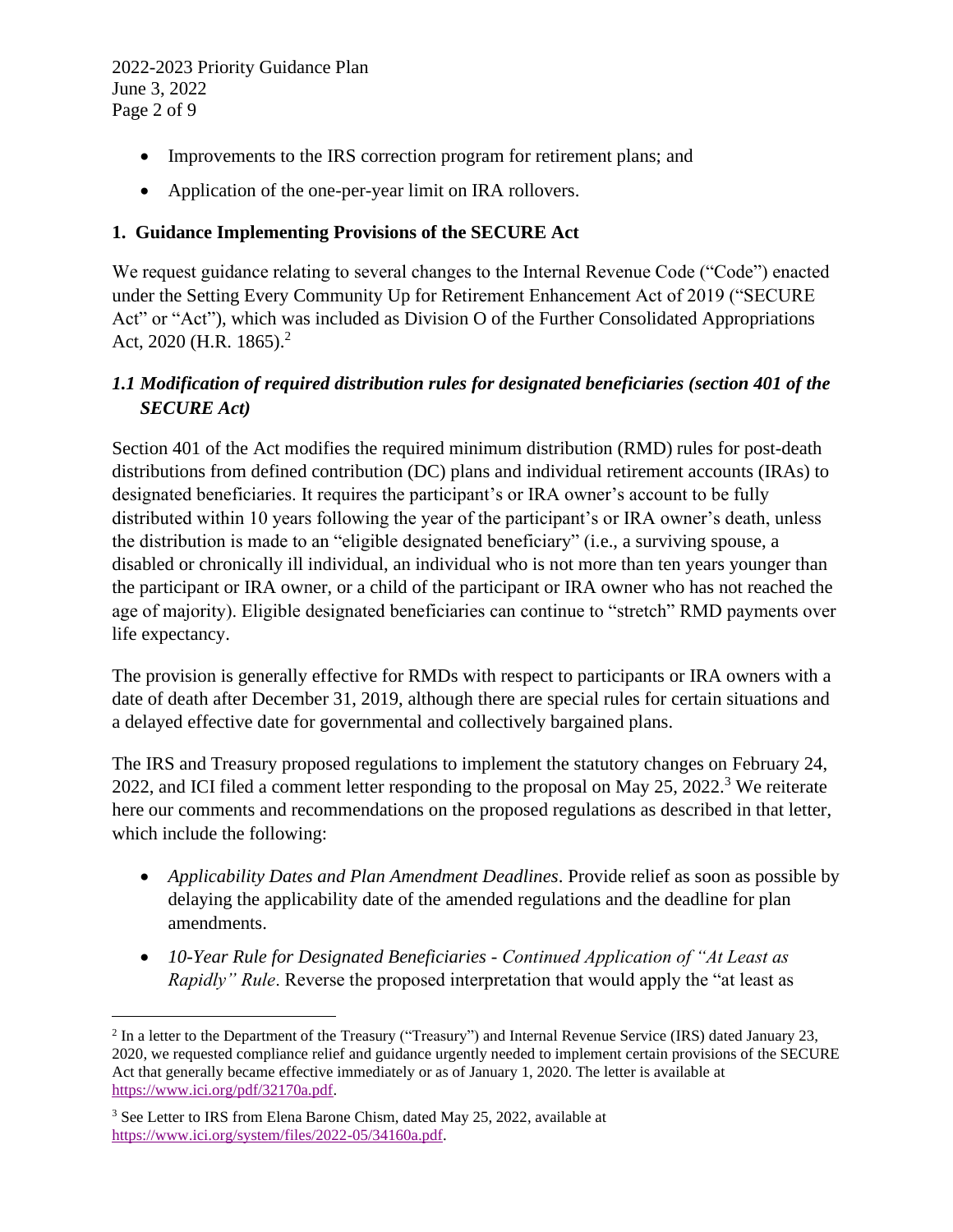2022-2023 Priority Guidance Plan June 3, 2022 Page 3 of 9

> rapidly rule" simultaneous with the new 10-year rule for designated beneficiaries when the employee dies after the required beginning date.

- *Application of New 10-Year Rule Upon Death of Oldest Beneficiary*. Reconsider the "death of oldest beneficiary" trigger for application of the 10-year rule, which is proposed to apply in certain situations involving multiple beneficiaries.
- *Eligible Designated Beneficiary Status - Documentation of Disability or Chronic Illness*. Modify the proposal to allow plans and IRA providers to rely on a beneficiary's representation that he or she satisfies the definition of disabled or chronically ill.
- *Eligible Designated Beneficiaries Who Are Older Than Account Owner*. Eliminate the proposed rule that would require full distribution to a beneficiary who is older than the account owner when the beneficiary's remaining life expectancy is less than or equal to one.
- *IRAs – Time Limit for Spousal Election and Recapture of Hypothetical RMDs*. Eliminate the proposed rule that would deny eligible rollover treatment for certain distributions that hypothetically would have been treated as RMDs, when the spouse elects to roll over amounts after missing the deadline for electing to treat the IRA as the spouse's own.
- *Request for Comments on 403(b) Plans*. Structural and administrative differences between 403(b) and tax-qualified 401(a) plans would make application of the taxqualified plan RMD rules unworkable.

Our May 25, 2022 comment letter explains these recommendations in greater detail.

# *1.2 Penalty-free withdrawals from retirement plans for individuals in case of birth of child or adoption (section 113 of the SECURE Act)*

Section 113 of the Act adds a new exception from the 10 percent early distribution penalty under Code section  $72(t)(2)$  for qualified withdrawals from a DC plan or IRA for the birth or adoption of a child ("qualified birth or adoption distributions" or QBOADs). Under the new exception:

- Qualified withdrawals are limited to \$5,000 in the aggregate across an individual's accounts with respect to a birth or adoption.
- The withdrawal must be made within one year after the birth or adoption date.
- The distribution may be recontributed to an eligible retirement plan or IRA, subject to certain limitations, and is treated as a rollover.

The provision applies to distributions made after December 31, 2019.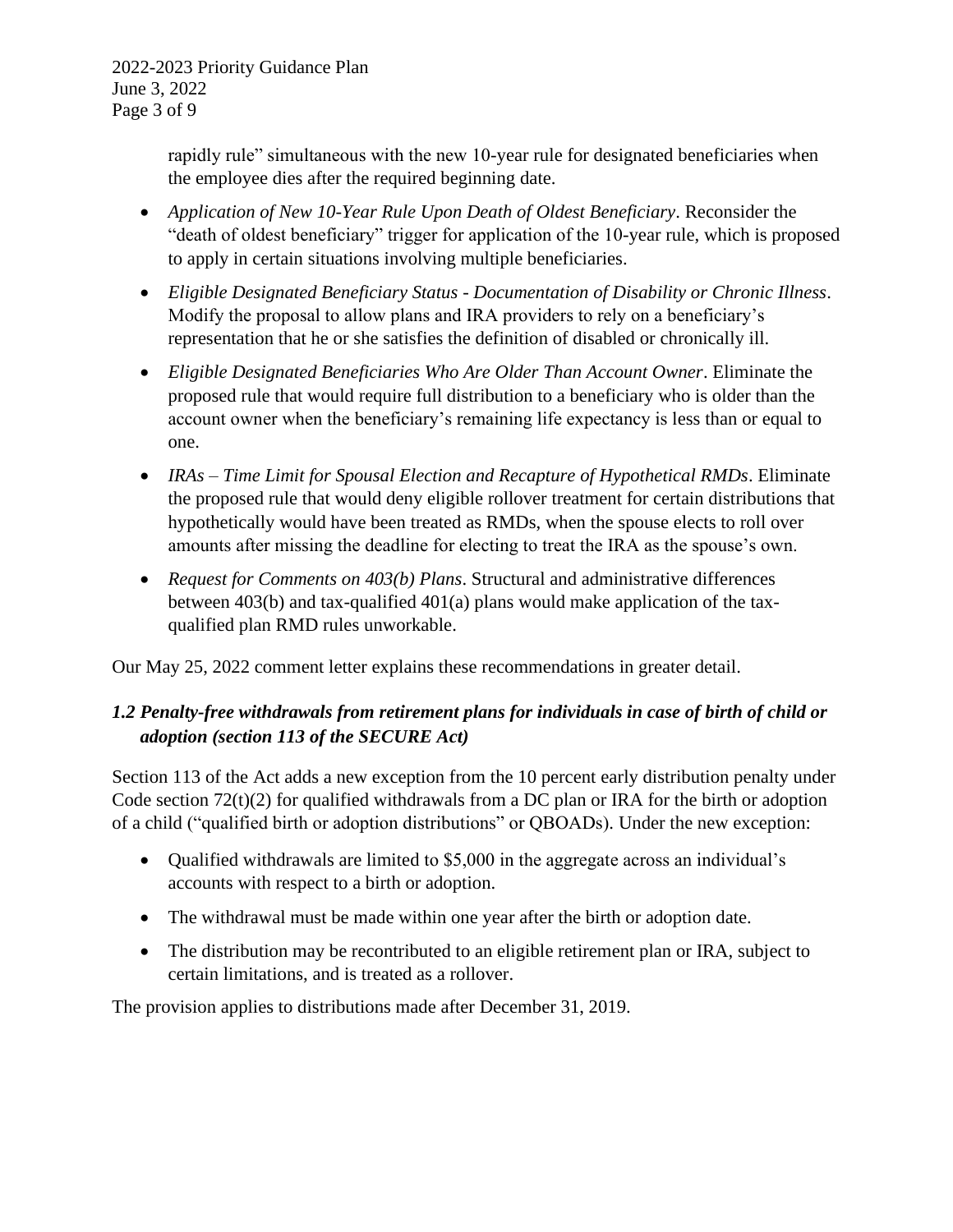2022-2023 Priority Guidance Plan June 3, 2022 Page 4 of 9

We previously requested that Treasury and the IRS provide expedited guidance addressing some of the more time sensitive questions arising under this provision.<sup>4</sup> We appreciate the guidance provided in Notice 2020-68, which addressed many of the questions on QBOADs. Questions remain however, particularly with respect to repayment of QBOADs, including whether any time limit for repayment will apply. We understand that Treasury and IRS intend to issue regulations that will address the rules for recontribution of such distributions.

In addition, it would be helpful for Treasury to provide:

- Guidance on whether the adoption of a new distribution option for QBOADs is a protected benefit under Code section 411(d)(6);
- Guidance for plan administrators on applicable tax treatment in situations where a participant is eligible for both a QBOAD and another distribution (such as a hardship distribution or a distribution upon severance from employment); and
- Guidance on whether and how repayments must be tracked by the plan; and guidance on any circumstances where repayments include after-tax basis.

## *1.3 Multiple employer plans; pooled employer plans (section 101 of the SECURE Act)*

We request that Treasury and the IRS finalize, with certain modifications, the proposed regulations published on March 28, 2022, relating to the "unified plan rule" for multiple employer plans (MEPs). The unified plan rule provides that the failure by one employer maintaining a MEP, or by the plan itself, to satisfy an applicable tax-qualification requirement will result in the disqualification of the MEP for all participating employers.<sup>5</sup> In connection with the creation of pooled employer plans (PEPs), a new type of MEP available to otherwise unrelated employers, section 101 of the Act amends Code section 413 to allow PEPs (and MEPs adopted by groups of related employers) to continue to be treated as satisfying the tax qualification requirements despite the violation of certain requirements with respect to one or more participating employers. In the case of a violation of the tax qualification requirements by a participating employer, the Act allows the plan to spin off the portion of the plan's assets attributable to that participating employer, into a separate plan maintained by that employer. The March 2022 proposed regulations would implement the SECURE Act changes to the unified plan rule.

<sup>4</sup> See Letter to Treasury and IRS, dated January 23, 2020, available at [https://www.ici.org/system/files/attachments/pdf/32170a.pdf,](https://www.ici.org/system/files/attachments/pdf/32170a.pdf) and Letter to Treasury and IRS, dated July 22, 2020, available at [https://www.ici.org/system/files/attachments/pdf/32628a.pdf.](https://www.ici.org/system/files/attachments/pdf/32628a.pdf)

<sup>5</sup> Code section 413(c) contains the unified plan rule for MEPs.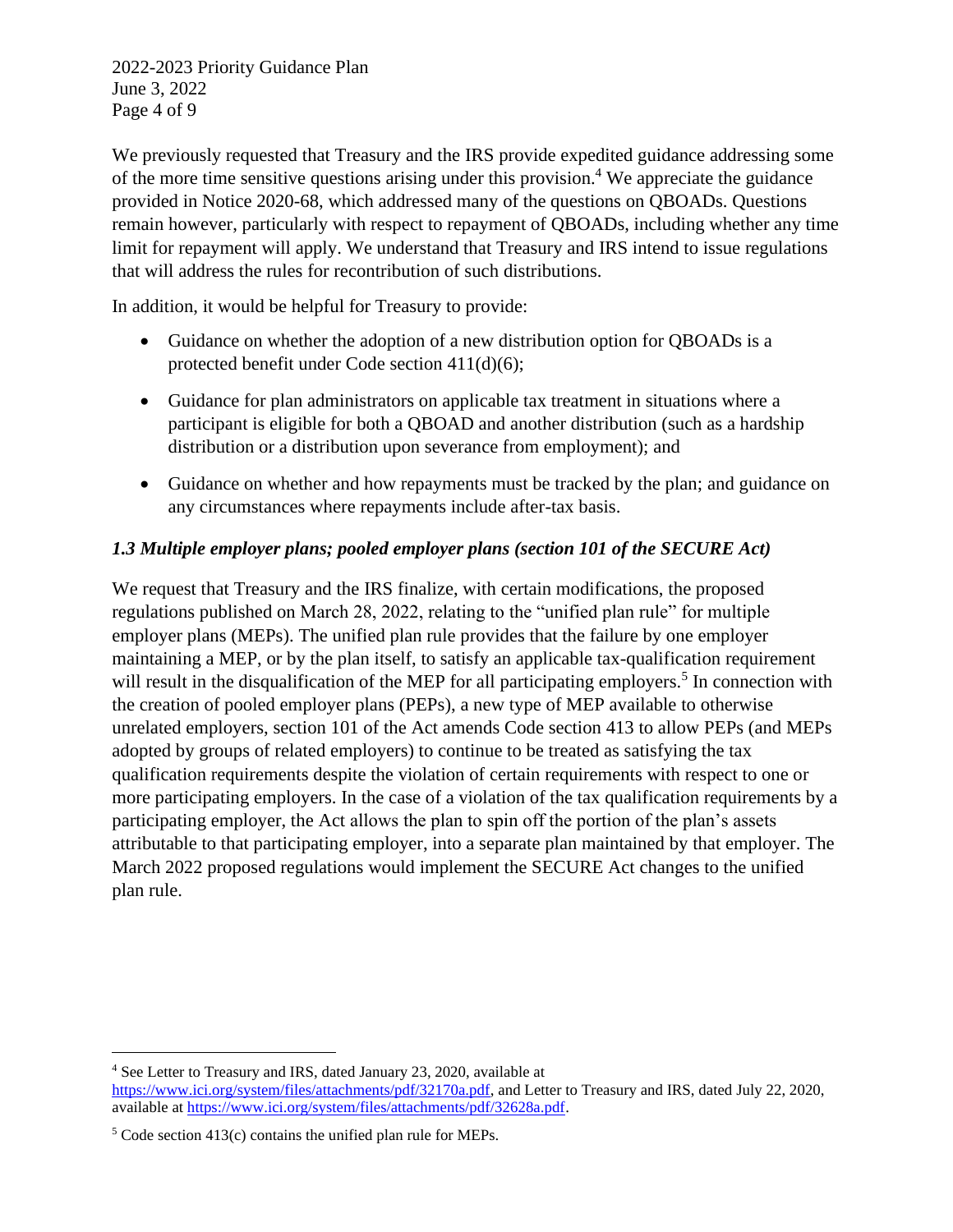2022-2023 Priority Guidance Plan June 3, 2022 Page 5 of 9

We reiterate our comments on the proposal, submitted in a letter dated May 27, 2022.<sup>6</sup> Our comment letter expresses general support for the proposed regulations and makes recommendations on the following issues:

- *Inclusion of Procedures in Plan Terms*. The letter recommends eliminating the proposed requirement for the plan document to include detailed procedures for addressing a participating employer failure.
- *Time Limit for Completing Spinoff*. The letter recommends clarification that the 180-day safe harbor period for completing a spinoff would not include periods during which the plan administrator waits for information or action from the unresponsive participating employer.
- *Option for Spinoff Initiated by Plan Administrator*. The letter recommends providing an option for the plan administrator to voluntarily initiate a spinoff of the assets attributable to the employees of the unresponsive participating employer to a separate singleemployer plan, followed by a termination and distribution of the assets of such plan.
- *Model Plan Language*. The letter recommends providing model plan language as soon as possible to allow plans adequate time to incorporate the model language.
- *Crediting Service for Employment with Other Participating Employers*. The letter recommends reconsidering, in a separate rulemaking, the preamble's presumption that employers participating in a PEP would be required to credit an employee with service for periods the employee was employed by another employer participating in the PEP, for purposes of plan eligibility and vesting.

These recommendations, detailed in our May 27, 2022 comment letter, will enhance the ability of MEP and PEP administrators to address compliance issues more effectively.

### *1.4 Guidance for IRA providers*

We request that the IRS update the various model documents for IRAs and IRA-based plans, including the Form 5305 series for traditional IRAs, Roth IRAs, SEP IRAs, SIMPLE IRAs, and the Form 5304-SIMPLE, to reflect SECURE Act changes, such as the increased age for beginning RMDs. Similarly, it is crucial to update the Listing of Required Modifications (LRMs) for prototype IRA documents. Many of the LRMs have not been updated for several years.

In Announcement 2022-6, the IRS announced a temporary suspension of the prototype IRA opinion letter program, intended to allow the IRS to update the program, issue revised model forms and LRMs, and issue related guidance to reflect recent legislation, including the SECURE Act. The Announcement provides that, until the program is re-opened, adopters of prototype IRAs, SEPs, and SIMPLE IRA plans may rely on a previously received favorable opinion letter;

<sup>6</sup> See Letter to IRS from Elena Barone Chism, dated May 27, 2022, available at [https://www.ici.org/system/files/2022-05/34164a.pdf.](https://www.ici.org/system/files/2022-05/34164a.pdf)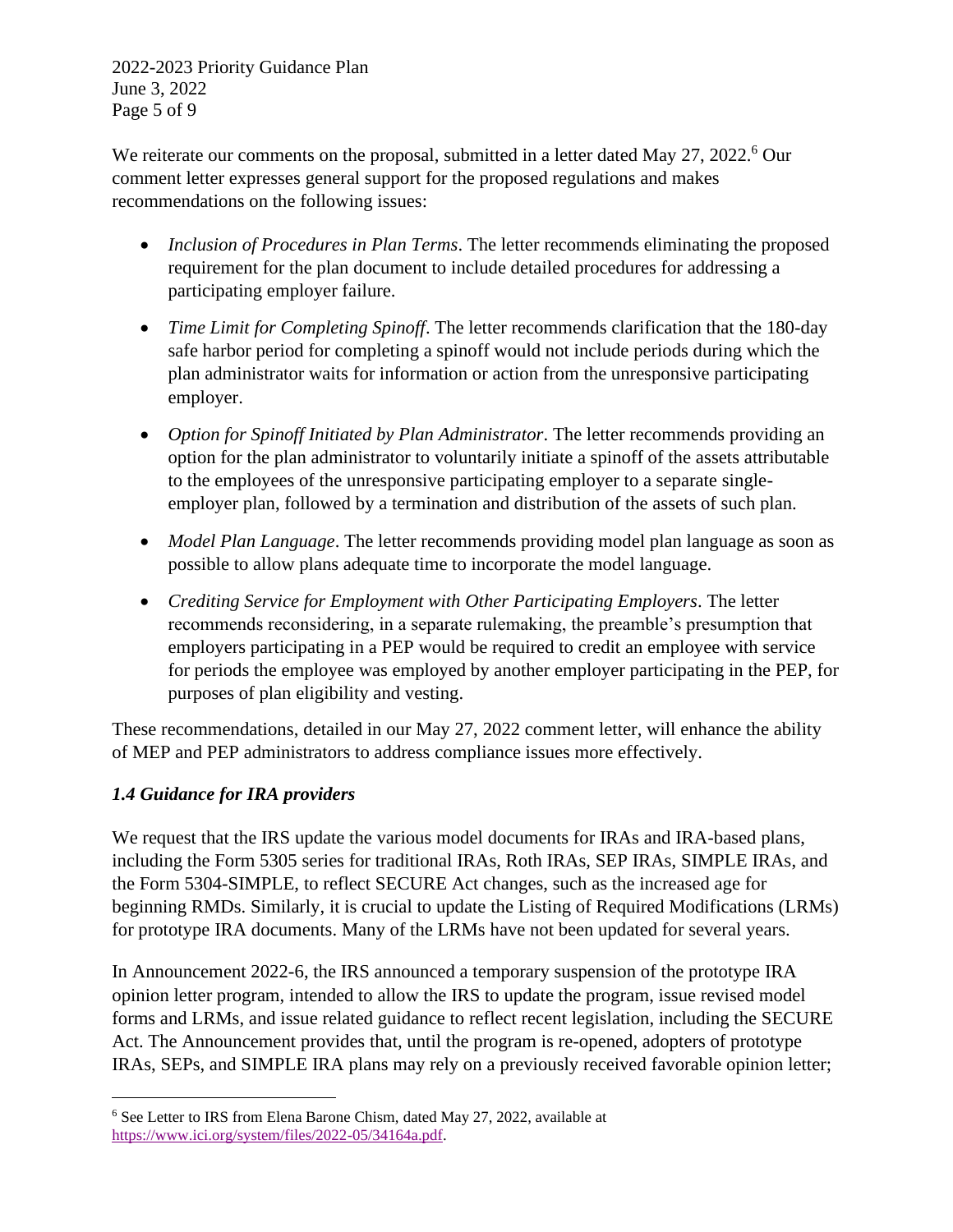2022-2023 Priority Guidance Plan June 3, 2022 Page 6 of 9

and that sponsors of prototype IRAs, SEPs, and SIMPLE IRA plans may amend their documents to reflect recent legislation without affecting that reliance. We note, however, that the Announcement does not include any extension of the current deadline (December 31, 2022) for amending IRA documents to reflect SECURE Act changes. We urge the IRS to publish the updated model forms and LRMs as soon as possible or provide an extension of the SECURE Act amendment deadline.

## **2. Other Guidance for 2022-2023 Priority Guidance Plan**

ICI requests that Treasury and the IRS include the following additional retirement security matters on the 2022-2023 Priority Guidance Plan. We have recommended these items in previous letters.

## *2.1 Permanence of Remote Notarization Relief*

We reiterate our prior comments submitted in a joint letter (dated September 30, 2021) responding to Notice 2021-40,<sup>7</sup> requesting that Treasury and IRS make permanent the temporary relief from the physical presence requirement for notarization of spousal consent (and other participant elections). The temporary relief, originally announced in Notice 2020-42<sup>8</sup> and extended by Notices 2021-03, 2021-40 and 2022-27, is set to expire on December 31, 2022.

As described in our joint letter, remote witnessing has worked well during the pandemic and allowed retirement plan participants to access their benefits without unnecessarily jeopardizing their health by physically meeting with a notary public or plan representative. In addition, the joint letter explains that remote witnessing under the protective conditions described in Notice 2020-42 has proven to be more secure and more convenient than physical witnessing. We urge the IRS to take swift action to permit continued remote notarization and witnessing.

### *2.2 Regulations under Code section 411(a)(11)*

We request that Treasury and IRS finalize the proposed regulations implementing section 1102 of the Pension Protection Act, which instructed Treasury to modify the regulations under Code section  $411(a)(11)$  to require disclosure of the consequences of failing to defer receipt of a

<sup>7</sup> Letter to IRS re: Permanent Relief for Remote Witnessing Procedures, dated September 30, 2021, from ICI and 15 other trade organizations, available a[t https://www.ici.org/system/files/2021-10/33806a.pdf](https://www.ici.org/system/files/2021-10/33806a.pdf)

<sup>8</sup> Notice 2020-42 provided temporary relief from the physical presence requirement in Treasury Regulation §  $1.401(a) - 21(d)(6)$  for participant elections required to be witnessed by a plan representative or a notary public, including a spousal consent. Section 1.401(a)-21(d)(6)(i) provides that, in the case of a participant election that is required to be witnessed by a plan representative or a notary public (such as a spousal consent required under § 417), the signature of the individual making the participant election must be witnessed in the physical presence of a plan representative or a notary public. Section 1.401(a)-21(d)(6)(iii) provides that the Commissioner may provide in guidance that the use of procedures under an electronic system is deemed to satisfy the physical presence requirement, but only if those procedures with respect to the electronic system provide the same safeguards for participant elections as are provided through the physical presence requirement.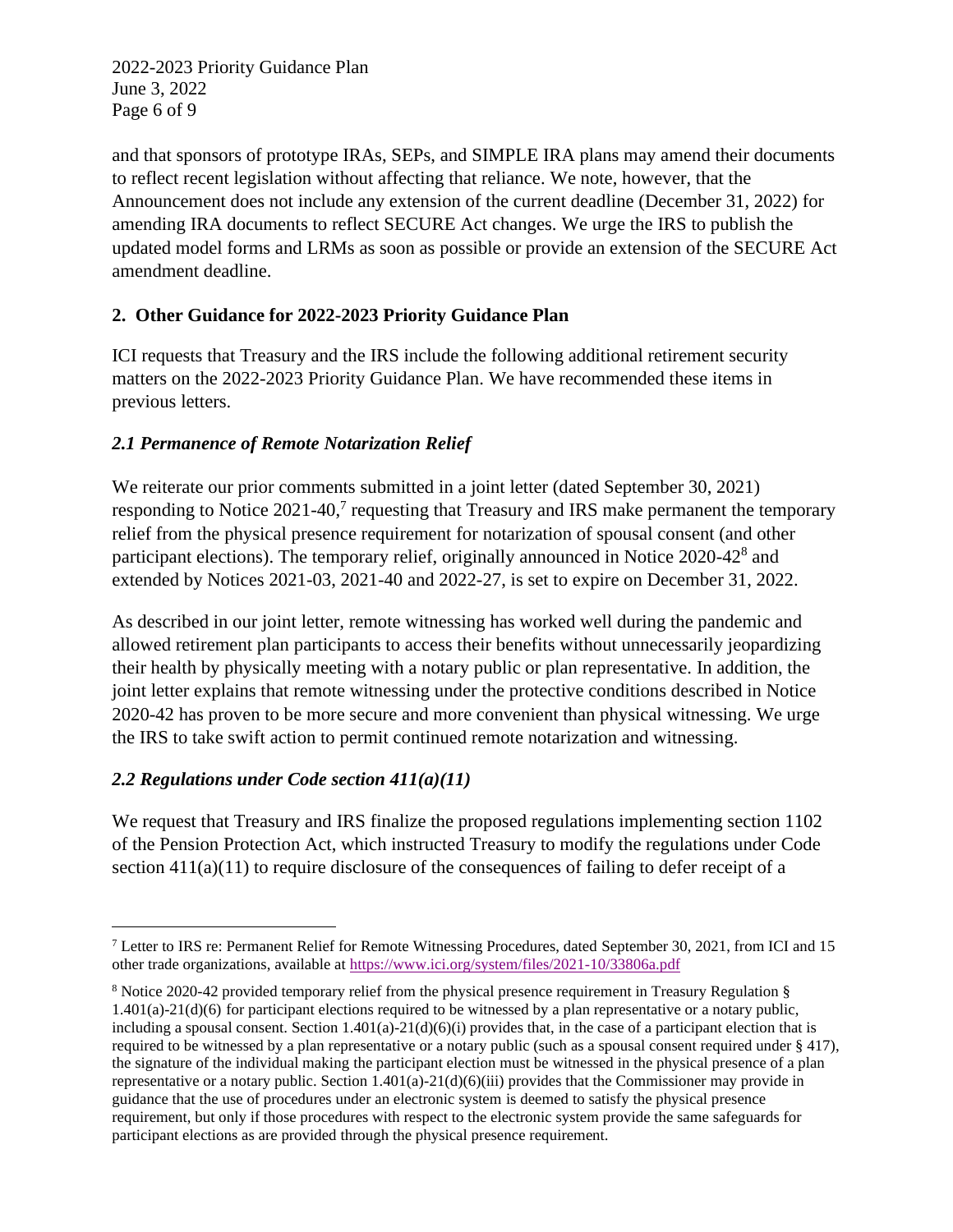2022-2023 Priority Guidance Plan June 3, 2022 Page 7 of 9

distribution from a DC plan. $9$  We strongly recommend that you finalize the requirements as proposed. As we stated in our comment letter,  $10$  the proposal strikes the right balance by alerting the participant that the plan may have investments, or fee structures, different from those obtainable in an IRA, and alerting the participant that more information is available. This approach will not overwhelm the participant with information that obscures the key information while also assuring the participant has access to information consequential to the decision whether to take or defer a distribution from the plan.

### *2.3 Modifications to EPCRS*

The 2021-2022 Priority Guidance Plan includes guidance relating to certain IRS, Tax Exempt and Government Entities, Employee Plans programs, including the Pre-approved Plan Program, the Determination Letter Program, and the Employee Plans Compliance Resolution System (EPCRS). The most recent update to EPCRS, published in Revenue Procedure 2021-30, included helpful changes to expand the self-correction program, including an extended correction period. We urge the IRS to continue improving EPCRS, including by expanding the availability of EPCRS in general and self-correction methods in particular. For example, we suggest that the IRS:

- Allow self-correction, without an excise tax, of an inadvertently-missed required minimum distribution payment that is made within 180 days after the distribution was required to be made from the plan;
- Provide the same comprehensive program of correction for governmental 457(b) plans; and
- Expand EPCRS to allow custodians of IRAs to address inadvertent errors for which the individual owner was not at fault. Situations would include waiver of the excise tax for failure to make required minimum distributions where the distribution is corrected as described above for plans; and inadvertent rollovers, such as a rollover by a non-spouse beneficiary from an inherited IRA where the beneficiary had reason to believe that the distribution could be rolled over, or a rollover from a non-governmental 457 plan.

We also request that the IRS further extend the special safe harbor correction method described in Appendix A, section .05(8) of Revenue Procedure 2021-30, relating to employee elective deferral failures, which will expire on December 31, 2023. Under the safe harbor, if the failure to implement an automatic contribution feature for an affected eligible employee, or the failure to implement an affirmative election of an eligible employee who is otherwise subject to an automatic contribution feature, does not extend beyond the end of the 9½-month period after the end of the plan year of the failure, the plan would not have to make a qualified nonelective contribution for the missed elective deferrals, subject to certain conditions (including notice

<sup>&</sup>lt;sup>9</sup> 73 Fed. Reg. 59575 (Oct. 9, 2008).

<sup>&</sup>lt;sup>10</sup> *See* ICI letter to Internal Revenue Service re: proposed regulation (REG-107318-08), dated January 7, 2009.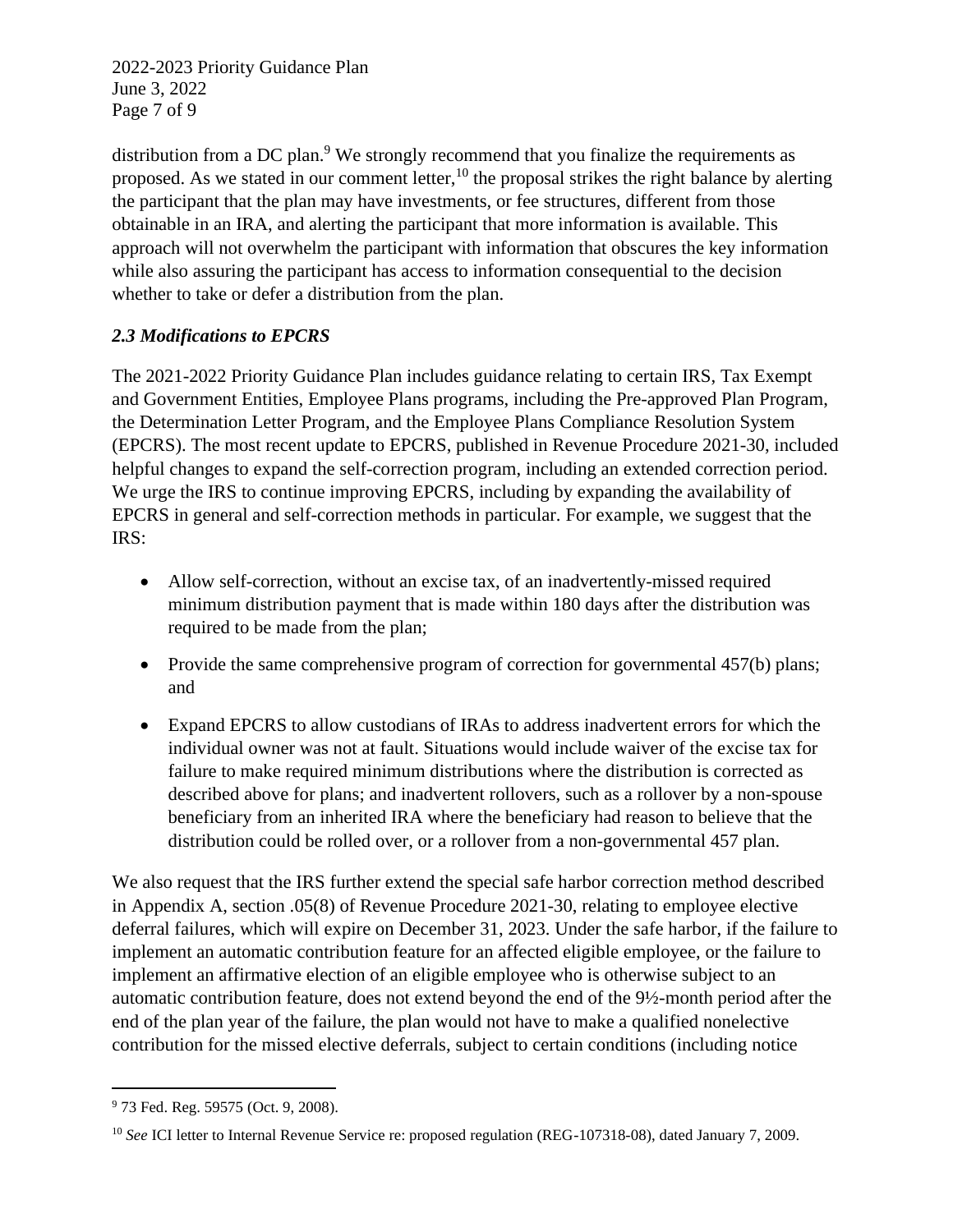2022-2023 Priority Guidance Plan June 3, 2022 Page 8 of 9

requirements and corrective allocation of missed matching contributions). This correction method is a useful tool for plan sponsors and should continue to be available given the important public policy goal of encouraging adoption of automatic enrollment designs.

#### *2.4 Additional guidance clarifying the application of the one-per-year limit on IRA rollovers*

Pursuant to an item on the second quarter update to the 2014-2015 Priority Guidance Plan, the IRS issued Announcement 2014-32 which clarifies the impact a 2014 IRA rollover has on the one-rollover-per-year limitation contained in Code section 408(d)(3)(B). Announcement 2014-32 and previously issued Announcement 2014-15 were issued in response to *Bobrow v.*  Commissioner,<sup>11</sup> a January 2014 Tax Court opinion which held that the one-rollover-per-year limitation applies on an aggregated basis to all of a taxpayer's IRAs and not to each IRA separately. While Announcement 2014-32 addressed certain issues relating to the section 408(d)(3)(B) one-per-year-limitation on IRA rollovers, as is further discussed below, we request additional guidance permitting waivers of inadvertent violations of the one-per-year-limit on IRA rollovers in circumstances where the inadvertent violations are beyond the control of the IRA holder. For example, as discussed below, such inadvertent violations may arise as a result of trailing dividends or in circumstances where the IRA holder has not taken an affirmative action to initiate a distribution.

With respect to trailing dividends, in circumstances where an IRA holder initiates an indirect rollover after the dividend record date, but prior to the dividend payment date, the dividend payment will likely be issued directly to the IRA holder as a subsequent payment. In a circumstance where the IRA holder effectuates a rollover to another IRA within the 60-day period required by section  $408(d)(3)(a)(i)$ , an attempt to roll the trailing dividend payment into the new IRA may be seen as violating section 408(d)(3)(B)'s one-per-year-limitation on IRA rollovers.

Another example involves circumstances where the decision to initiate a distribution is due to circumstances beyond the control of the IRA holder. Such a situation may occur, for example, where an investment product undergoes a structural change (such as a reorganization, merger, or closure) and as a result of the structural change, the IRA holder's investment in the investment product is liquidated and payment issued directly to the IRA holder. In the event that payment is issued to the IRA holder during a 12-month period in which he or she has previously made an indirect rollover, he or she will be precluded from making another indirect rollover with the funds received as a result of the investment product structural change.

Similarly, a distribution to the IRA holder may be reported under the circumstances described in Revenue Ruling  $2018-17$ ,<sup>12</sup> where assets in a traditional IRA are paid to a state unclaimed

<sup>11</sup> T.C. Memo. 2014-21 (January 28, 2014).

<sup>&</sup>lt;sup>12</sup> Revenue Ruling 2018-17 provides that, under the facts and circumstances described, an IRA trustee who pays amounts from a traditional IRA to a state unclaimed property fund must report the payment on Form 1099-R and withhold federal income tax (unless the taxpayer made a withholding election).